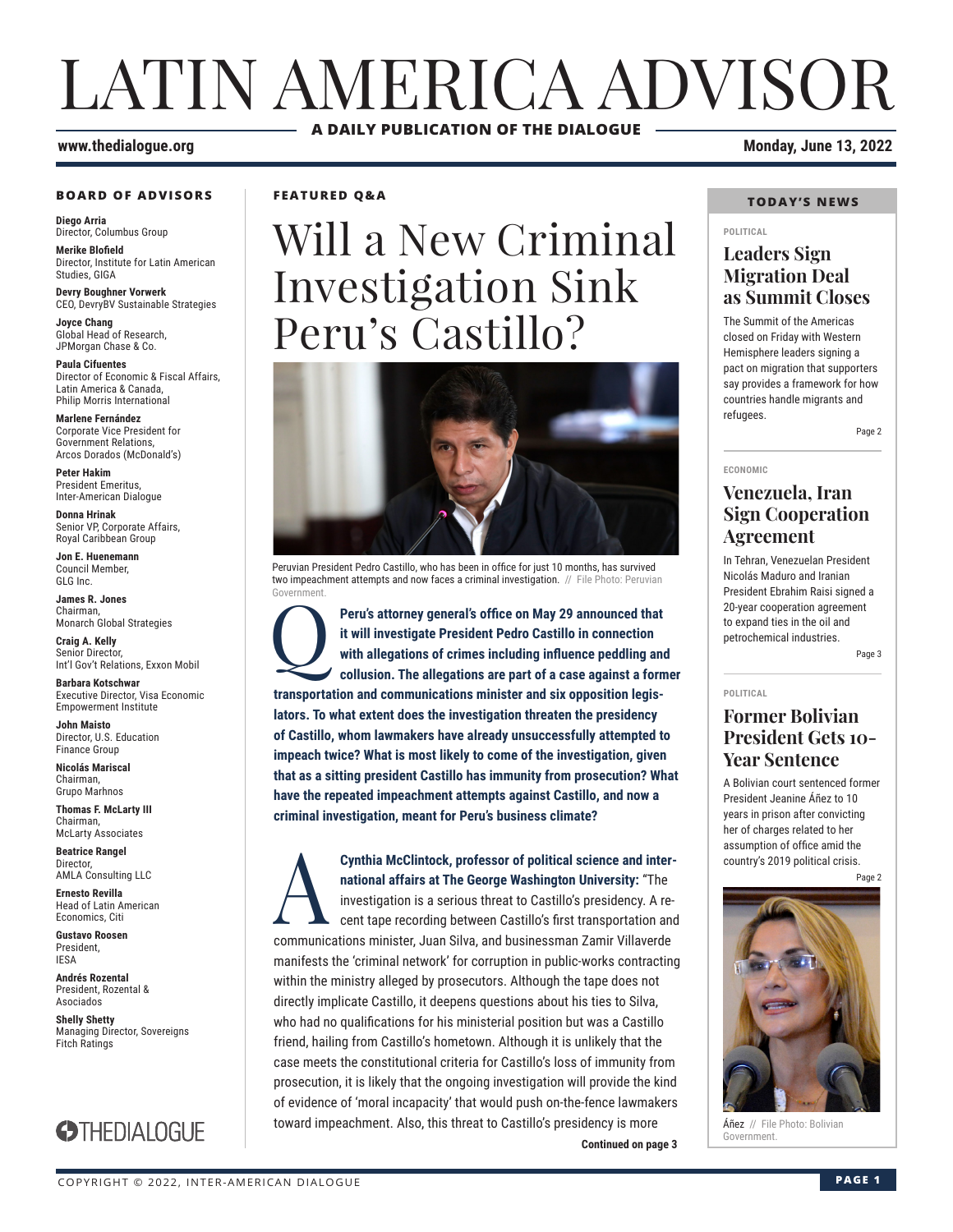#### **POLITICAL NEWS**

## Former Bolivian President Áñez Sentenced to 10 Years

A Bolivian court on Friday sentenced former President Jeanine Áñez to 10 years in prison after convicting her of charges related to her taking office as president amid a political crisis in 2019, the Associated Press reported. Áñez assumed power that year amid violent protests against her predecessor, Evo Morales, who had attempted to serve a fourth consecutive term but wound up fleeing the country after the demonstrations erupted. On Friday, Áñez was convicted of dereliction of duty and violating the constitution when she took office in what Morales and his supporters have characterized as a coup, the AP reported. Supporters of Áñez deny that her taking power amounted to a coup, and her attorneys say she will appeal the conviction. "I did not lift a finger to become president, but I did what I had to do to pacify a country that Morales left convulsed as he fled," Áñez said from the prison where she is in custody. The October 2019 protests left 37 people dead and came amid nationwide unrest over suspected fraud in the country's Oct. 20 election in which Morales claimed to have been elected to a fourth consecutive term. Morales denied fraud but agreed to calls for his resignation and fled to Mexico in early November. Members of Morales' MAS party, which returned to Bolivia's presidency in 2020 with the election of Luis Arce, applauded Áñez's conviction and sentencing. The trial establishes a "historic precedent" against impunity, said MAS lawmaker Juan José Jáuregui, the AP reported. The case against Áñez has highlighted divisions in Bolivia and also fueled concerns about political retribution. "We are concerned about how this case has been pursued, and we call on superior courts to examine how the proceedings were conducted," César Muñoz, a senior researcher for the Americas at Human Rights Watch, told Reuters. Áñez was not allowed to participate in the trial in person but followed the proceedings from her

prison cell. She has been detained since her arrest in March 2021. The court on Friday also convicted and handed down 10-year sentences to Armed Forces General Williams Kaliman and ex-police Commander Vladimir Calderón, the AP reported. Four other former military leaders were convicted but received lighter sentences, the wire service reported.

### Western Hemisphere Leaders Sign Deal on Migration at Summit

The Summit of the Americas closed Friday in Los Angeles with Western Hemisphere leaders signing a migration pact that they said would provide a framework for countries hosting large numbers of migrants and refugees, the Associated Press reported. The agreement, known as the Los Angeles Declaration, involves principles on legal pathways for migrants to enter countries, as well as on aid to communities affected by migration, coordinated emergency responses and humane border management, the wire service reported. "Each of us is signing up to commitments that recognize the challenges that we all share," said U.S. President Joe Biden. "This is just a start ... Much more work remains, to state the obvious," he added. The United States will commit \$314 million to helping countries that host migrants and refugees, and it will resume or expand efforts to reunite Cuban and Haitian families, the AP reported. Several Latin American countries have also announced new commitments. Costa Rica will extend protections for migrants from Cuba, Nicaragua and Venezuela who arrived in the Central American nation before March 2020. Mexico will extend an additional 20,000 temporary worker visas for Guatemalans annually. And President Guillermo Lasso announced that Ecuador would grant temporary status for the some 500,000 Venezuelans. As the summit began a week ago, a group of approximately 7,000 migrants set off on foot from southern Mexico toward the United States, but Mexican authorities disbanded the group on Saturday by redirecting members to migration offices, Reuters reported.

#### **NEWS BRIEFS**

### **Brazilian Police Find Personal Items Belonging to Missing Pair**

Police in Brazil on Sunday said they had found personal items belonging to missing journalist Dom Phillips and Indigenous expert Bruno Pereira, BBC News reported. The men went missing while traveling by boat in the Amazon rainforest on June 5. The pair had been reporting on the increasing threat of illegal fishermen and poachers, as well as illicit logging, mining and drug activities.

### **Petro, Hernández Virtually Tied Ahead of Colombia's Presidential Runoff**

Anti-corruption candidate Rodolfo Hernández and leftist former guerrilla Gustavo Petro are in a statical tie ahead of next Sunday's runoff election for Colombia's presidency, Reuters reported. According to an Invamer poll released on Friday, Hernández, a former mayor and businessman with no clear political ideology, received 48.2 percent support in the poll, while Petro, a current senator, had 47.2 percent. The difference falls within the poll's margin of error of 2.69 percent. Hernández came from behind in May's first-round election, defeating center-right candidate Federico Gutiérrez.

### **Mexico's Klar Announces \$90 Million in Funding**

Mexican digital financial services platform Klar last Thursday announced that it had raised \$90 million in funding in a round led by General Atlantic. Prosus Ventures, Quona, Mouro, IFC, Acrew, WTI and Endeavor Catalyst also participated in the round, Klar said in a statement. The start-up bank, which provides customers with deposit and credit services, said it has added 1.4 million customers over the past 12 months. It has raised more than \$150 million in funding since its inception in 2019.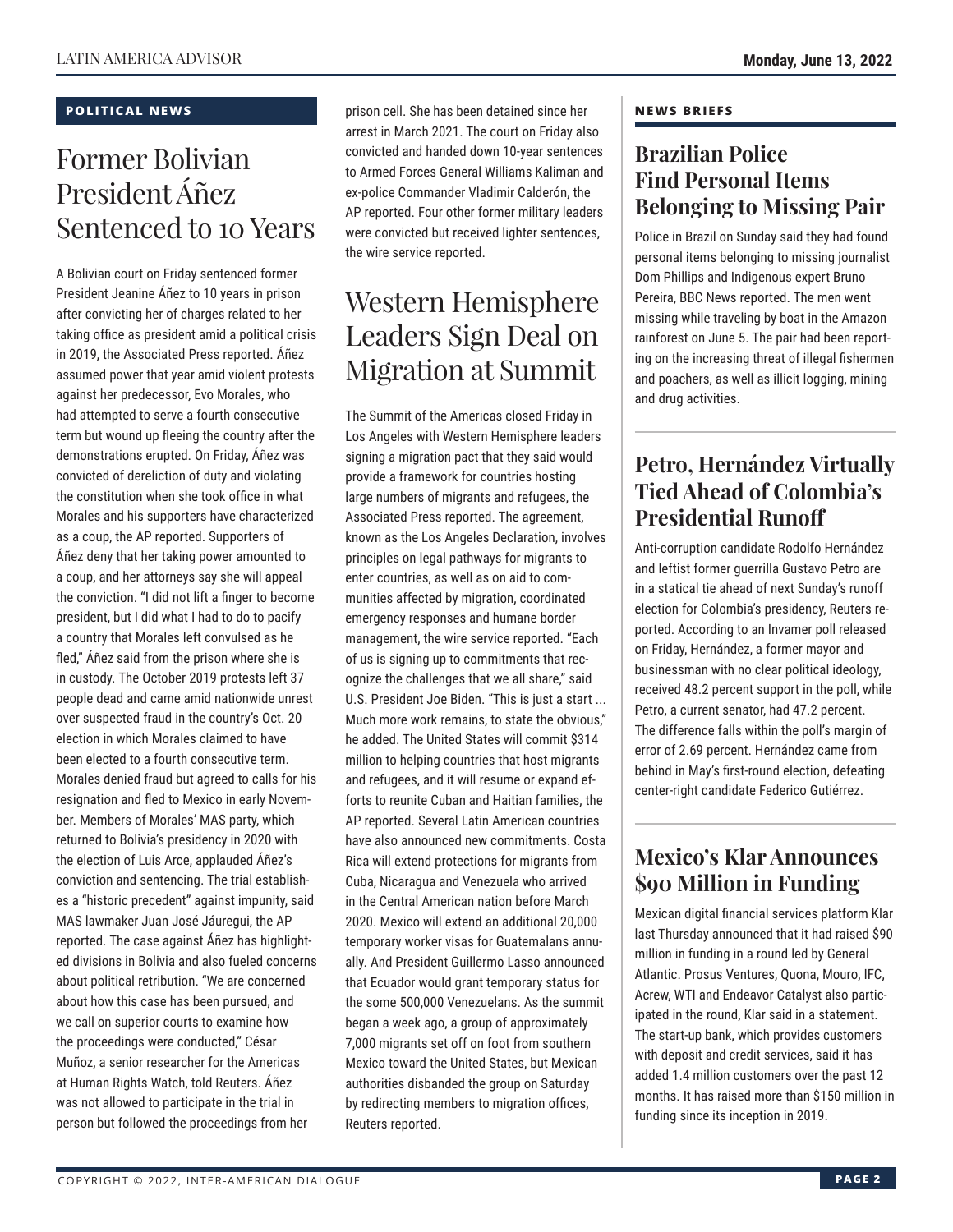#### **ECONOMIC NEWS**

### Venezuela's Maduro Signs Cooperation Deal on Iran Visit

In his first visit to Tehran, Venezuelan leader Nicolás Maduro on Saturday signed a 20-year cooperation agreement with Iranian President Ebrahim Raisi to expand ties in the oil and petrochemical industries, the military and their economies, the Associated Press reported. Iran recently sent tankers carrying badly needed fuel to Venezuela, skirting U.S. sanctions on both nations. Iran's state-funded PressTV quoted Maduro saying the two men would discuss "the need to well inform the Iranian and Venezuelan nations about the war of sanctions and find ways to counter them with steadfastness," according to the report. "Caracas and Tehran have shaped the strategy of [a] resistance economy and are working to expand it," he said. An Iranian delegation led by Oil Minister Javad Owji last month met with Maduro and other high-ranking Venezuelan officials in Caracas to discuss closer energy cooperation. Although the Andean nation's devastated economy has been recovering from historic contraction over the past year, Venezuela's oil exports dropped 8 percent in April as compared to March. Some experts warn that Venezuela's embrace of nontraditional partners like Iran could backfire in the long term. "What seems evident now is the deepening of [their] relationship to improve Venezuela's refining capacity, with Iran participating in a project to help revitalize the El Palito Refinery, deliver refined oil to world markets and probably design new collection mechanisms for these exports, in which Iran has years of experience," Luis Vicente León, political analyst and president of Datanalisis in Caracas, told the Advisor last month. "The Maduro government will further move to 'de-westernize' its oil sector—an incredible geopolitical error that should be stopped immediately," León added. [Editor's note: See related **[Q&A](https://www.thedialogue.org/wp-content/uploads/2022/05/LEA220520.pdf)** in the May 20 issue of the weekly Energy Advisor.]

#### **FEATURED Q&A / Continued from page 1**

serious than previous threats because he has lost popular support; his approval rating is only about 20 percent. However, impeachment is politically complicated. Next in line to the presidency is Vice President Dina Boluarte; she is under fire from several quarters. After Boluarte is the Congress speaker, María del Carmen Alva, who is unpopular. Most Peruvians want new elections for both the presidency and Congress, but immediate re-election of legislators is banned so legislators would lose their jobs. Legislators may want to wait for impeachment until late July, when Alva's term is up and she could be succeeded by a more popular legislator. Peru's business climate is undermined by both instability and institutional degradation under Castillo. Many ministers have been incompetent and have failed to resolve problems. For example, in the mining sector, without a competent minister, conflicts between major mines and nearby communities have continued, paralyzing production. Despite a new International Monetary Fund credit line of about \$5.4 billion, Peru is suffering supply-chain bottlenecks, very high inflation and downward growth forecasts."

#### Julio Carrión, associate<br>
professor of political sci<br>
and international relation<br>
"Podro Costillo in an unuqual place" **professor of political science and international relations at the University of Delaware:**

"Pedro Castillo is in an unusual place. His political weakness increases daily as suspicions of corruption mount. There is a growing consensus, including among the public at large, that Castillo is unlikely to finish his term. For now, he is clinging to the presidency. The attorney general's decision to investigate Castillo is unprecedented. Former Attorney General Zoraida Ávalos opened two investigations against Castillo earlier this year, but she immediately suspended them, claiming that sitting presidents cannot be actively investigated while in office. The current attorney general decided to challenge precedent, given the mounting evidence that Castillo may be the leader of a corruption network tied to public works. The attorney general can build a case against Castillo but cannot indict him until he leaves office. The constitution allows for the removal of presidents only under a very specific set of circumstances, none of which relate to issues of corruption. Congress can remove the president by declaring him to suffer from 'permanent moral incapacity,' but 87 votes would be required to do so. Castillo has relied on the large representation of his Perú Libre (PL) party in Congress to survive two impeachment proceedings. PL is now divided between a pro-Castillo faction and a faction loyal to the party leader Vladimir Cerrón. The Cerronista faction still controls 17 seats in Congress, and if it joins forces with center and right-wing parties it easily exceeds the 87 votes needed to remove Castillo. This means Castillo is a hostage to Cerrón, and Castillo's tenure in office will largely depend on Cerrón's political calculations. Peruvian business owners are used to dealing with political instability, but Castillo's incompetence adds a new element of uncertainly. For instance, there are concerns that his administration is not seriously considering the possibility of a collapse in food production due to the scarcity of fertilizers. The economic forecasts are modestly good, but given Castillo's proven ineptitude to deliver good governance, a sudden social or economic crisis can derail them."

### Francisco Durand, professor<br>of political science at the<br>catholic University of Peru:<br>Peruvian presidents from 198 **of political science at the Catholic University of Peru:** "All

Peruvian presidents from 1985 on have been cursed by la maldición del cemento: investigations of rigged contracts in public works at a time when the justice system, with all its limitations, 'is working.' This outcome in great part results from a new generation of justice personnel (more professional, some honest) who rely on plea bargain mechanisms to launch investigations. Now the 'humble' Castillo's presidency, in theory untainted by Lima's corrupt

**Continued on page 4**